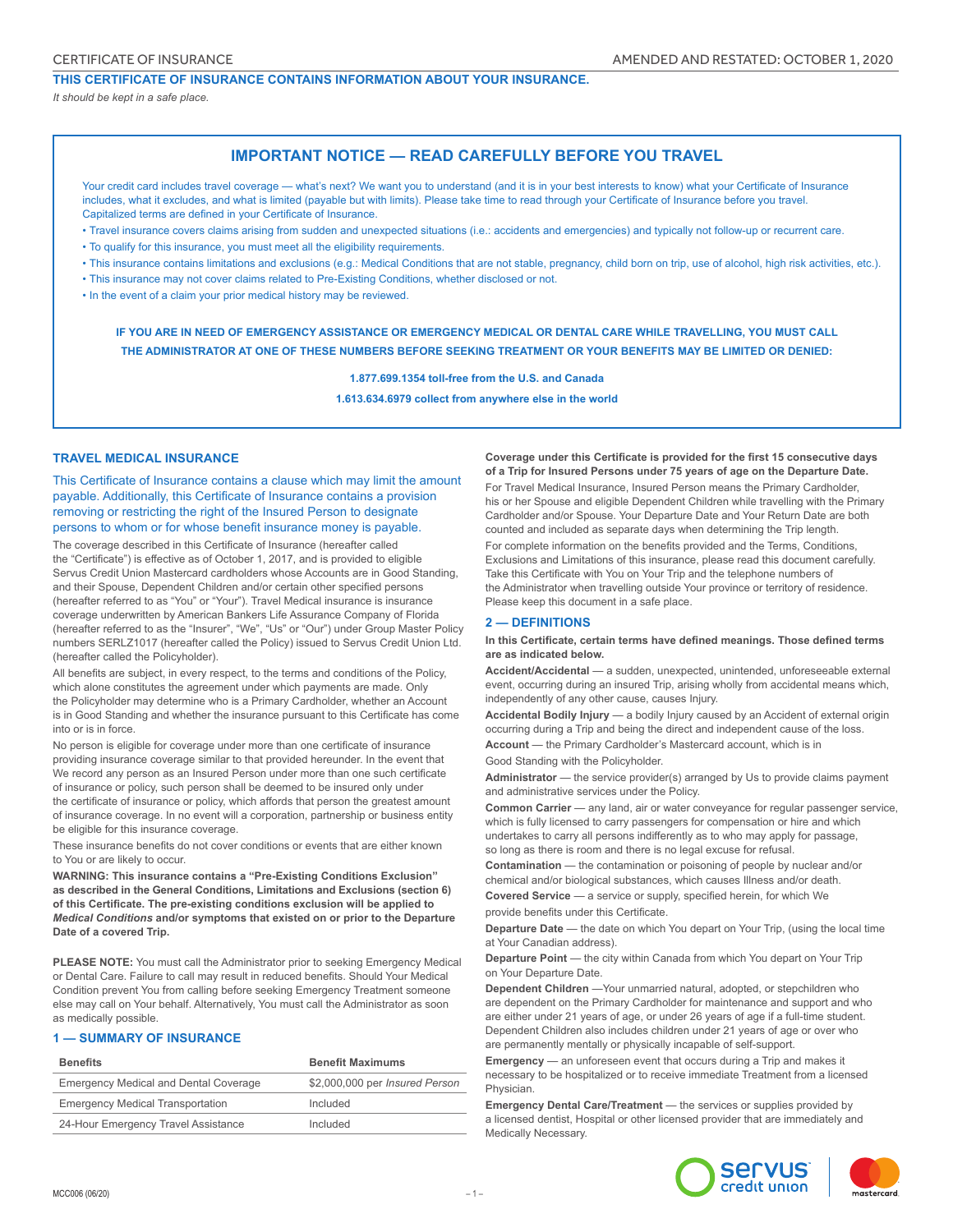**Emergency Medical Care/Treatment** — the services or supplies provided by a licensed Physician, Hospital or other licensed provider (physiotherapist, chiropractor, chiropodist or podiatrist) that are Medically Necessary to treat any Illness or other covered condition that is acute (onset is sudden and unexpected) and which cannot be reasonably delayed until You return to Your home country without endangering Your health.

**Family Cardholder** — a Primary Cardholder's Spouse and/or Dependent Children who have been issued a supplemental Mastercard.

**Family Member** — includes the Insured Person's Spouse; parents; children, including children who are, or are in the process of becoming adopted; siblings; grandparents or grandchildren; step-parents; step-children; or step-siblings; in-laws (parent, son, daughter, brother, sister or grandparent); aunts; uncles; nieces; nephews; legal guardians; or wards; whether or not they travel with You.

**Good Standing** — being in full compliance with all of the provisions of the terms of operation, or other agreement in force between the Primary Cardholder and the Policyholder, as amended from time to time.

**Government Health Insurance Plan** — the health insurance coverage that Canadian provincial and territorial governments provide for their residents.

Hospital - an establishment that is licensed as a hospital and is operated for the care and Treatment of Inpatients, has a registered nurse always on duty, and has a laboratory and an operating room on the premises or in facilities controlled by the hospital. Hospital does not mean any establishment used mainly as a clinic, extended or palliative care facility, rehabilitation facility, addiction treatment centre, convalescent, rest or nursing home, home for the aged, or health spa.

**Illness** — a Sickness, infirmity or disease occurring during a Trip that requires Emergency Medical Care and which did not occur prior to the Departure Date. **Injury** — bodily injury occurring during a Trip, resulting directly and independently of all other causes, from an Accident.

**Inpatient** — a person treated as a registered bed patient in a Hospital or other eligible facility and for whom a room and board charge is made. **Insured Person** — the Primary Cardholder, his/her Spouse, and eligible

Dependent Children. **You** and **Your** refers to the Insured Person.

**Mastercard** — a World Elite® Mastercard®, a Platinum Class® Mastercard® or a Gold Mastercard® issued by the Policyholder.

**Medical Condition** — an Accidental Bodily Injury or Sickness (or a condition related to that Accidental Bodily Injury or Sickness), including disease, acute psychosis and complications of pregnancy occurring within the first 28 weeks of pregnancy.

**Medically Necessary** — the services or supplies provided by a Hospital, Physician, dentist, or other licensed provider that are required to identify or treat Your Illness or Injury and that We determine are:

- consistent with the symptoms or diagnosis and Treatment of Your condition, Illness, ailment or Injury;
- appropriate with regard to standards of good medical practice;
- not solely for the convenience of You, a Physician or other provider;

• the most appropriate supply or level of service that can be safely provided to You. When applied to the care of an Inpatient, it further means that Your medical symptoms or condition requires that the services cannot be safely provided to You

as an Outpatient. **Mountain Climbing** — the ascent or descent of a mountain requiring the use of specialized equipment, including crampons, pick-axes, anchors, bolts, carabiners

and lead or top-rope anchoring equipment. **Outpatient** — someone who receives a Covered Service while not an Inpatient.

**Physician** — a person (other than an Insured Person) who is not related to the Insured Person by blood or marriage who is licensed to prescribe drugs and administer medical Treatment (within the scope of such license) at the location where the Treatment is provided. A physician does not include a naturopath, a herbalist or a homeopath. **Prepaid** — paid prior to Your Departure Date.

**Prescription Drug** — a drug or medicine that can only be issued upon the prescription of a Physician or licensed dentist and is dispensed by a licensed pharmacist. **Pre-Existing Condition** — means a Medical Condition:

• for which symptoms appeared in the Pre-Existing Condition Period;

- which was investigated, diagnosed or Treated during the Pre-Existing Condition Period; or
- for which further investigation was recommended or prescribed, or for which a change in Treatment was recommended (including a change in medication or its dosage) during the Pre-Existing Condition Period.

**Pre-Existing Condition Period** — is the period of time (outlined below) that ends immediately before the Departure Date of a covered Trip. The Pre-Existing Condition Period is:

- 180 days for Insured Persons who are 64 years of age or younger;
- 365 days for Insured Persons who are 65 years of age or over.

**Primary Cardholder** — the cardholder who has signed an application for a Mastercard as primary cardholder, and for whom the Account is established. **Professional** — a person who is engaged in a specified activity as their main paid occupation.

**Reasonable and Customary Charge** — a charge in an amount consistently made by other vendors/providers for a given service in the same geographic area, which reflects the complexity of the service taking into account availability of experienced personnel, availability of services or parts.

**Return Date** — the date on which You are scheduled to return to Your Departure Point (using the local time at Your Canadian address).

**Sickness** — any sudden Illness or disease requiring the immediate medical care or Treatment of a Physician.

**Spouse** — the person who is legally married to or in a legal civil union with the Primary Cardholder; or is living with the Primary Cardholder in a conjugal relationship and is publicly represented as the Primary Cardholder's spouse, or domestic partner, in the community in which You reside. You may only have one spouse for the purposes of this insurance.

**Stable** — any Medical Condition or related condition (including any heart condition or lung condition) for which all the following statements for that Medical Condition or related condition (including any heart or any lung condition) are true:

- there has been no new Treatment or new prescribed medication;
- there has been no change in Treatment or change in prescribed medication (including the amount of medication to be taken, how often it is taken, the type of medication or change in Treatment frequency or type);
- there has been no new symptom, more frequent symptom or more severe symptom;
- there have been no test results showing deterioration; and
- there has been no hospitalization or referral to a specialist (made or recommended) and the results of further investigations have been completed.

**Terrorism or Act of Terrorism** — an act including, but not limited to, the use of force or violence and/or the threat thereof, including hijacking or kidnapping, of an individual or group in order to intimidate or terrorize any government, group, association or the general public, for religious, political or ideological reasons or ends, and does not include any act of war (whether declared or not), act of foreign enemies or rebellion.

Ticket — evidence of full fare paid for travel on a Common Carrier.

**Travel Advisory** — a formal written notice issued by the Canadian government to advise travellers not to enter a foreign country or a given region in that country. It does not include travel information reports.

**Travelling Companion** — any person who travels with the Primary Cardholder for the entire Trip and whose fare for transportation and/or accommodation was Prepaid at the same time as the Primary Cardholder's.

**Treated or Treatment** — means any medical, therapeutic or diagnostic procedure prescribed, performed or recommended by a Physician, including but not limited to prescribed or unprescribed medication, investigative testing and surgery. The term "treatment " does not include the unaltered use of prescribed medication for a Medical Condition which is Stable.

**Trip** — a period of round-trip travel of definite length to a destination outside of the Insured Person's province or territory of residence that is not for the purpose of obtaining health care or Treatment of any kind, which includes:

- travel by a Common Carrier; or
- a stay in a hotel or similar accommodation; or
- a package tour which has been sold as a unit and includes at least two of the following: Common Carrier transportation;
	- car rental;
	- accommodation;
	- meals;
	- tickets or passes for sporting events or other entertainment, exhibition or comparable event; or
	- lessons or the services of a guide.

# **3 — ELIGIBILITY FOR COVERAGE**

- To be eligible for this insurance coverage You must:
- be a resident of Canada;
- be covered under Your Government Health Insurance Plan for the full duration of Your Trip; and
- be under age 75 on the Date of Departure

**PLEASE NOTE:** You must meet all of the above requirements to be eligible for coverage.

#### **4 — COVERAGE PERIOD**

Only the first 15 consecutive days of a Trip, as determined by the Departure Date and Return Date, will be covered. There is no coverage for that portion of a Trip which extends beyond the first 15 consecutive days.

Coverage begins at 12:01 a.m. on the Departure Date of a Trip and ends on the earliest of:

• the date You have been absent for more than 15 consecutive days (including Your Departure Date and Return Date) from Your province or territory of residence in Canada;



mastercard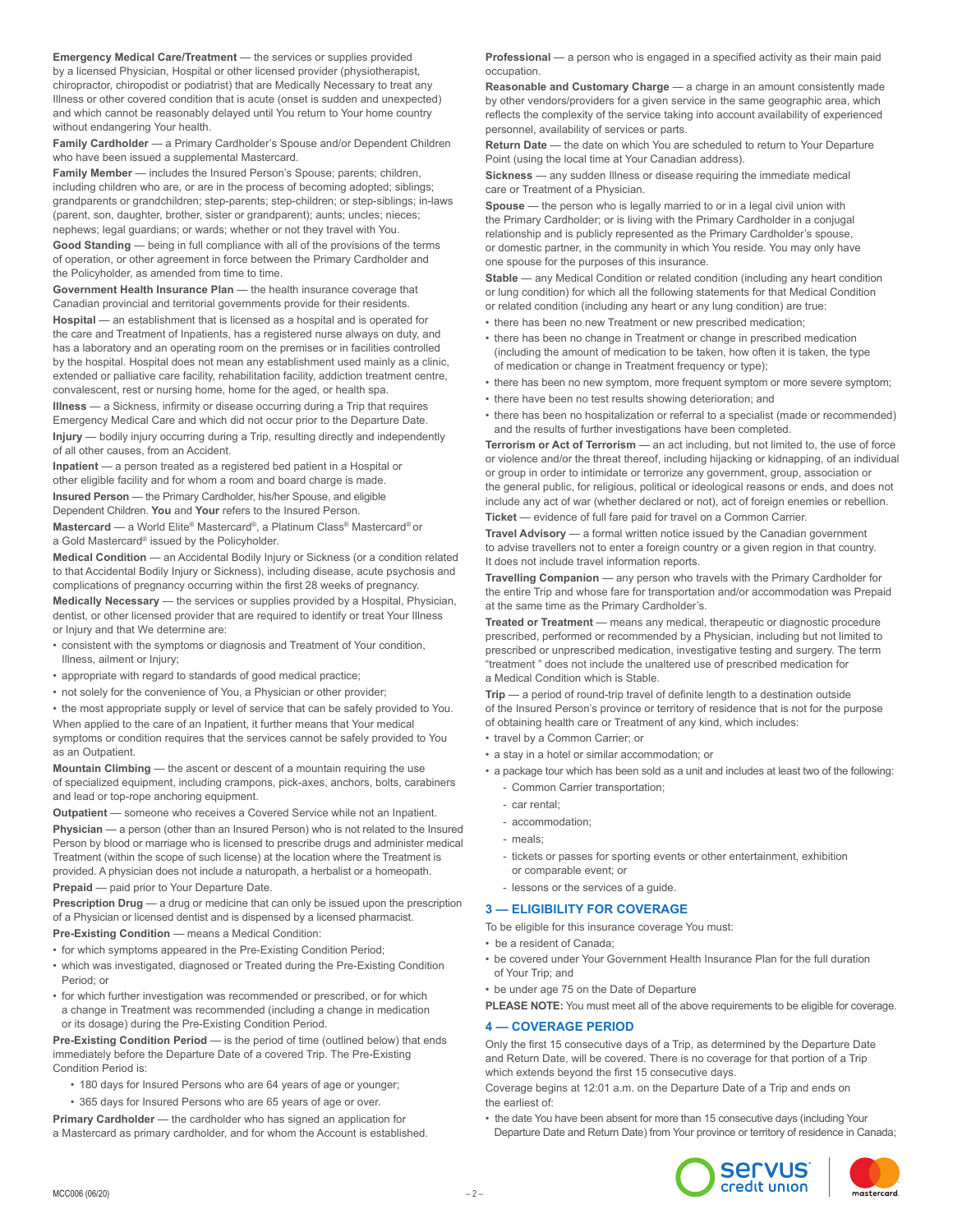- the date You return to Your province or territory of residence;
- the date the Account is cancelled, closed or is no longer in Good Standing;
- the date the Insured Person ceases to be eligible for coverage; and
- the date the Policy terminates.

For trips that exceed 15 days, you will need to purchase additional coverage from another insurance provider.

**Automatic Extension:** Coverage will be automatically extended beyond the 15 day limit provided Your return is delayed due to the hospitalization during the Trip as an Inpatient or Medical Condition of You, Your Spouse or Your Dependent Children or Your Travelling Companion, when they are travelling with You.

If coverage is automatically extended, coverage will end on the earliest of either: • Your arrival at Your province or territory of residence or return destination based

- on Your travel itinerary; and • 5 days after Your scheduled Return Date; however, if You are hospitalized as an Inpatient, if Medically Necessary, We will extend insurance for 72 hours from the time You are discharged but under no circumstances will coverage
- be extended for more than 3 months from Your scheduled Return Date. **5 — TRAVEL MEDICAL BENEFITS**

# **5.1 — EMERGENCY MEDICAL AND DENTAL COVERAGE**

**Covered Benefits:** Emergency Medical and Dental Coverage reimburses You for eligible expenses if You require Emergency Medical and/or Dental Care during Your Trip. This coverage will also cover expenses for Emergency medical transportation back to Your province or territory of normal residence. In the event of Injury or Illness while on a covered Trip, We reimburse You for Reasonable and Customary Charges for the following Medically Necessary expenses required by You.

**Emergency Hospital, Ambulance and Medical Expenses:** We provide coverage up to \$2,000,000 per Insured Person (unless as specified otherwise below for a specific benefit), for the following:

• **Hospital Inpatient Charge:** Hospital Inpatient room and board charges, up to semi-private ward or the equivalent. If Medically Necessary, expenses for Treatment in an intensive care unit.

**Emergency Medical Treatment (including x-rays and lab):** This insurance covers Emergency Medical Care or Treatment of any Medical Condition that is acute (onset is sudden and unexpected) and considered life threatening or, if left unattended, could deteriorate resulting in serious and irreparable harm.

**Emergency Dental Treatment (including x-rays and lab):** This insurance covers the following dental expenses when required as Emergency Treatment and ordered by or received from a licensed dentist:

- if You need dental Treatment to repair or replace Your natural or permanently attached artificial teeth because of an Accidental blow to Your face, You are covered for the Emergency dental expenses You incur during Your Trip. You are also covered up to a maximum of \$1,000 to continue necessary Treatment after Your return to Canada. However, this Treatment must be completed within 3 months after the Accident.
- if You need Emergency Treatment to relieve dental pain, You are covered for the Emergency dental expenses You incur during Your Trip, up to a maximum of \$250, and the complete cost of Prescription Drugs.

**Professional Fees:** This insurance covers expenses for Emergency Treatment by a licensed physiotherapist, chiropractor, chiropodist or podiatrist to a maximum of \$350 per profession.

**Licensed Private Duty Nurse:** This insurance covers the cost of licensed private duty nursing services to a maximum of \$5,000 while You are an Inpatient, when pre-approved by the Administrator.

**Prescription Drugs:** This insurance covers the cost of Prescription Drugs, limited to a supply of 30 days, if prescribed because of an Emergency condition. **Medical Appliances:** This insurance covers the cost of medical appliances including

wheelchair, braces, crutches, walker, or Hospital-type beds, if ordered by a licensed Physician. We will pay the lesser of the rental or the purchase price.

**Ambulance:** This insurance covers the cost of local ground transport to a medical service provider in an Emergency.

**Medical Assistance, Services Medical Assistance:** If You have a medical problem or Emergency, You must contact the Administrator, who will refer You to a local Physician, dentist, Hospital, medical facility, or other appropriate resource.

**Medical Consultation and Monitoring:** If You are hospitalized, We will keep in contact with You and Your treating Physician to get information on the care You are receiving and determine the need for further assistance. The Administrator will also contact Your personal Physician and family at home, if necessary.

**Emergency Medical Transportation:** We will arrange and pay for medical transportation services as specified below, which are required by You as a result of an Injury or Illness that occurs during a covered Trip that requires transportation to an appropriate medical facility or return to Your province or territory of residence. All Emergency medical transportation services must be authorized in advance and organized by the Administrator. Such services that the Administrator does not pre-authorize may not be covered.

**Transportation to an Appropriate Medical Facility:** If Our consulting physician and the local attending Physician determine that adequate Treatment is not available locally and that Treatment is Medically Necessary, You will be transported to the nearest appropriate medical facility.

**Return to Your Province or Territory of Residence:** Once You have received Emergency Medical Care and Our consulting physician determines You are able to and recommends that You return home, We will arrange for You to return to Your province or territory of residence.

We will arrange and pay for the following services and expenses to evacuate You to Your province or territory of residence:

- the cost of an economy class one-way ticket on a commercial flight via the most cost-effective route, less any refunds from any unused return trip Tickets. If Medically Necessary or required by the airline, We will also pay the expenses for a qualified medical attendant to accompany You.
- the cost of a stretcher fare on a commercial flight via the most cost-effective route to Your province or territory of residence, if a stretcher is Medically Necessary.
- the cost of air ambulance transportation to the most appropriate facility in Your province or territory of residence, if the use of an air ambulance is required and Medically Necessary.

**Accommodation & Meals:** We will pay up to \$150 per day per Account, up to a total of 10 days to cover hotel expenses, meals and taxi fares, if You or Your Travelling Companion because of receiving a covered Emergency Treatment:

• are delayed beyond the initial scheduled Return Date; or • have to relocate to receive the Emergency Treatment.

**Bedside Visits:** If You are travelling alone and will be hospitalized as an Inpatient for more than 3 consecutive days, We will pay for the cost of a round-trip economy fare on a commercial flight via the most cost-effective route, to bring a Family Member or a close personal friend of Your choice who is required at Your bedside while You are hospitalized. We will also pay up to \$150 per day per Account, up to a total of 10 days, for that person's reasonable accommodation, taxi fares and meals. This benefit is subject to pre-authorization and must be arranged by the Administrator. **Repatriation of Remains:** In the event of Your death during Your Trip from a Medical Condition covered under this insurance, the insurance covers a maximum benefit of up to \$5,000 for:

- the cost for reasonable and necessary services needed for the transport of Your remains from the place of death to Your city of residence; or
- the burial or the cremation of Your remains where Your death occurred. The cost of a burial coffin or urn is not a covered expense.
- the cost of a round-trip economy fare on a commercial flight via the most cost-effective route for a person to identify Your remains, if legally required. Meals and accommodations for that person are covered up to a maximum of \$150 per day per Account, up to a maximum of 3 days.

**Return of Dependent Children and Escort for Dependent Children to their Departure Point:** If Dependent Children travel with You or join You during Your Trip and You are hospitalized for more than 24 hours or You must return to Canada because of Your Emergency Medical Condition covered under this insurance, this insurance covers:

- the extra cost of a one-way economy air fare on a commercial flight via the most cost-effective route for the return of those Dependent Children to their Departure Point; and
- the cost of a round-trip economy air fare via the most cost-effective route on a commercial flight for an escort, if the airline requires that the Dependent Children be escorted.

**Vehicle Return:** If, as a result of a covered medical Emergency, You are unable to return Your vehicle or Your rented vehicle to its point of origin, this insurance covers the reasonable costs up to a maximum of \$2,000 to return the vehicle to Your residence or to the rental agency, when pre-authorized by the Administrator.

**Emergency Medical and Dental coverage is also subject to the General Conditions, Limitations and Exclusions, as well as the Pre-Existing Condition Exclusions.**

#### **5.1.1 — CONDITIONS AND LIMITATIONS SPECIFIC TO EMERGENCY MEDICAL AND DENTAL COVERAGE**

- 1. You must contact the Administrator before seeking care. If You do not notify the Administrator or if You choose to receive Treatment from a service provider other than that recommended by the Administrator, You may be responsible for 30% of Your medical expenses under this insurance. If Your Medical Condition prevents You from calling before seeking Emergency Treatment, You must call as soon as medically possible. As an alternative, someone else (Family Member, friend, Hospital or Physician's office staff, etc.) may call on Your behalf.
- 2. The medical staff of the Administrator must approve all cardiac procedures, including cardiac catheterization, angioplasty and cardiovascular surgery in advance.
- 3. If Your employer (or former employer if You are retired) provides an extended health insurance plan and:

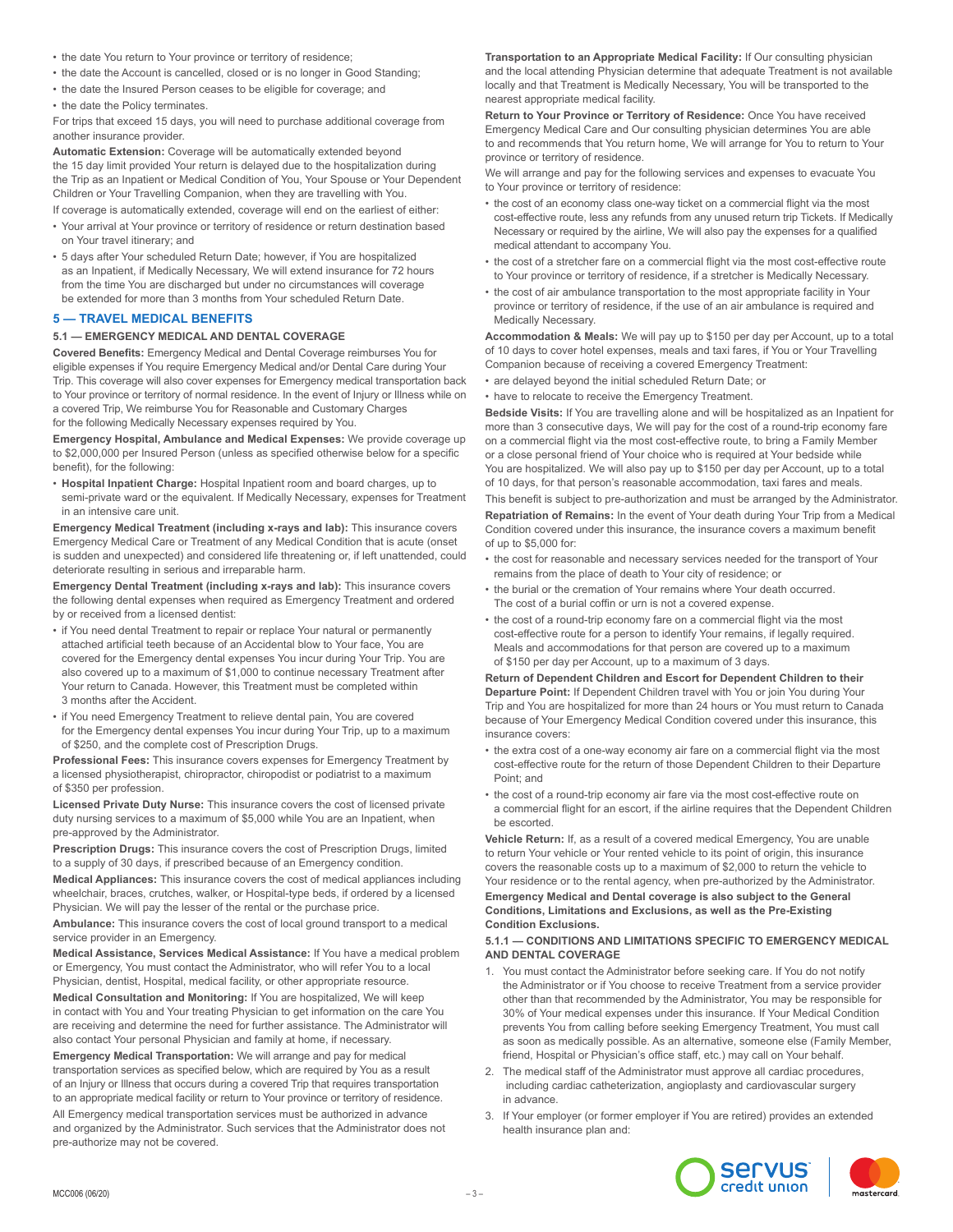- if Your lifetime maximum coverage is less than \$50,000, We will not coordinate payment;
- if Your lifetime maximum coverage is more than \$50,000, We will coordinate payment only in excess of \$50,000 in accordance with the coordinating coverage guidelines issued by the Canadian Life and Health Insurance Association.

#### **5.1.2 — EXCLUSIONS SPECIFIC TO EMERGENCY MEDICAL AND DENTAL COVERAGE**

Coverage is not provided for:

- 1. any Treatments, services, supplies, or charges We determine are non-emergent or can be reasonably delayed until Your return to Your province or territory of residence;
- 2. any Treatment received in unlicensed facilities or given by unlicensed health care providers, or given by a Family Member or a Travelling Companion whether or not a licensed provider;
- 3. regular care or Treatment of a chronic condition;
- 4. routine pre-natal care, fertility Treatments, elective abortion, a child born during Your Trip, complications of Your pregnancy when they occur in the 9 weeks before or after the expected date of delivery;
- 5. any Treatment received if the purpose for travel was to receive medical care, medication or Treatment regardless of whether the Emergency Treatment received was related to the medical purpose of Your Trip;
- 6. any condition for which You had symptoms before Your Departure Date that would have caused a prudent person to seek diagnosis or Treatment (including Emergency Treatment);
- 7. any recurrence or complication of any Medical Condition following medical Treatment during Your Trip where the Administrator determined and recommended You should return home and You chose not to do so;
- 8. any cardiac catheterization, angioplasty, or cardiovascular surgery unless approved in advance by the Administrator;
- 9. treatment for any Medical Condition for which future investigation or Treatment was planned before Your Departure Date (other than routine monitoring);
- 10. treatment or surgery for a specific condition, or a related condition, which:
	- had caused Your Physician to advise You not to travel; or
	- You contracted in a country during Your Trip when, before Your Departure Date, a Travel Advisory was issued advising Canadians not to travel to that country, region, or city.

# **5.2 — EMERGENCY TRAVEL ASSISTANCE SERVICES**

**Assistance Services:** The following assistance services are available to You: **Travel Document and Ticket Replacement Assistance:** If Your passport or other travel documents are lost or stolen, the Administrator will provide You with information and assistance to obtain replacement documents. The Administrator will also help You to replace lost airline and other travel tickets and assist You in obtaining money for this purpose. The cost of obtaining replacement documents will be charged to Your Mastercard (subject to credit availability) or arranged, if reasonably possible, through You, Your family or friends. The Administrator may assist You in making the necessary arrangements.

**Legal Assistance**: If You have legal issues while travelling, the Administrator's assistance coordinators will help You find a local legal advisor. If You require the posting of bail or immediate payment of legal fees, up to a maximum of \$5,000 may be charged to Your Mastercard (subject to credit availability) or arranged, if reasonably possible, through You, Your family or friends. The Administrator may assist You in making the necessary arrangements.

**Emergency Cash Transfer:** If Your cash or travellers cheques are lost or stolen, or if You need funds for the immediate payment of unexpected expenses, the Administrator will help arrange for emergency cash (in currency, travellers cheques or any other form acceptable to Us) to be transmitted to You in a timely fashion. These funds, to a limit of \$5,000, will be charged to Your Mastercard (subject to credit availability) or arranged, if reasonably possible, through You, Your family or friends. The Administrator may assist You in making the necessary arrangements.

**Emergency Message Centre:** In an emergency, call the Administrator, identify yourself by name and Your Certificate number, and give the assistance coordinator Your message. The Administrator will make at least 3 attempts in 24 hours to reach Your requested party and will provide You with an update on the results of the efforts made to deliver the message. Neither We, nor the Administrator are responsible for delivery of a message if the recipient cannot be reached. This service can be used for Trips anywhere in the world.

# **6 — GENERAL CONDITIONS, LIMITATIONS AND EXCLUSIONS**

Your insurance coverage is subject to the terms set out as follows.

#### **6.1 — GENERAL CONDITIONS AND LIMITATIONS**

- 1. All premiums, benefit maximums and benefit payments are stated in Canadian dollars unless otherwise specified. At Our option, We may pay a claim for benefits in the currency where the loss occurred or in Canadian currency.
- 2. Every action or proceeding against an insurer for the recovery of insurance money payable under the contract is absolutely barred unless commenced within the time set out in the *Insurance Act, Limitations Act*, or other applicable legislation in Your province or territory.
- 3. No agent or other person has authority to accept or make representations of information or alter, modify or waive any of the provisions of this Certificate.
- 4. You must submit claims to the Administrator within 3 months from date of loss. If applicable law provides for a longer period, You must submit Your claim within the longer period provided for by law. For Your claim to be valid, You must provide all of the documents We require to support Your claim. Failure to give notice of claim or furnish proof of loss within the time prescribed does not invalidate the claim if it is shown that it was not reasonably possible to give notice or furnish proof within the time so prescribed and if the notice or proof is given or furnished as soon as reasonably possible, and in no event later than 1 year from the date of the event for which benefits are being claimed. Failure to provide the requested documentation to substantiate Your claim under this Certificate will invalidate Your claim.
- 5. If You are covered under another certificate issued by Us that provides the same or similar coverage, We will adjust Your claim by applying the terms and conditions of the coverage that pays the most. The amount We pay will not exceed Your total monetary loss.
- 6. We may void this Certificate in the case of fraud or attempted fraud by You or if You conceal or misrepresent any circumstance or fact that is material.
- 7. You must repay to Us amounts paid or authorized for payment on Your behalf, if We determine the amount is not payable under this insurance.
- 8. We may require a physician(s) of Our choice to physically examine You as often as reasonably needed while a claim is pending. We may also require an autopsy in the case of death, where law does not forbid it. We will bear all necessary costs for this.
- 10. If You incur losses covered by this insurance because of a third party, We may take legal action against that party at Our expense. We have full rights of subrogation. You agree to allow Us to fully assert Our right to subrogation and to cooperate fully with Us by delivering such documents. You agree to do nothing that would prejudice Our rights to recover funds from any source.
- 11. We, Our Administrator, and Our agents, or the Policyholder are not responsible for the availability, quality or outcome of any medical Treatment or of any medical transportation, or Your failure to obtain medical Treatment.
- 12. All benefit payments under this Certificate are in excess of similar insurance benefits payable by another insurer. If You are eligible from more than one insurer for benefits, which are similar to those for which You are insured hereunder, the total benefits paid to You by all insurers cannot exceed Your actual covered losses.
- 13. If a covered loss is incurred either directly or indirectly as the result of an "Act of Terrorism", payment for a covered expense will be made at 100% of the sum insured under this Certificate.
- 14. Notice of Applicable Statutory Conditions Notwithstanding any other provision herein contained, this contract is subject to the statutory conditions in the applicable Insurance Act respecting contracts of Accident and Sickness insurance.
- 15. If You Have A Concern Or Complaint If You have a concern or complaint about Your coverage, please call the Insurer at 1-877-699-1354. The Insurer will do its best to resolve Your concern or complaint. If for some reason the Insurer is unable to do so to Your satisfaction, You may pursue the concern or complaint in writing to an independent external organization. You may also obtain detailed information for the Insurer's resolution process and the external recourse either by calling the Insurer at the number listed above or at: www.assurant.ca/customer-assistance
- 16. Privacy The Insurer may collect, use, and share personal information provided by You to American Bankers, and obtained from others with Your consent, or as required or permitted by law. The Insurer may use the information to serve You as a customer and communicate with You. The Insurer may process and store Your information in another country, which may be subject to access by government authorities under applicable laws of that country. You may obtain a copy of the Insurer's privacy policy by calling 1-888-778-8023 or from their website: www.assurant.ca/privacy-policy. If You have any questions or concerns regarding the privacy policy or Your options for refusing or withdrawing this consent, You may call the Insurer at the number listed above.

# **6.2 — PRE-EXISTING CONDITIONS EXCLUSIONS**

**Pre-Existing Conditions applicable to Insured Persons up to and including age 64.** This insurance does not pay for any expenses incurred directly or indirectly as a result of:

- 1. If at any time during the Pre-Existing Condition Period Your Medical Condition or related condition has not been Stable.
- 2. Your heart condition, if at any time during the Pre-Existing Condition Period: • any heart condition has not been Stable;
	- You have taken nitroglycerin more than once per week specifically for the relief of angina pain.
- 3. Your lung condition, if at any time during the Pre-Existing Condition Period: • any lung condition has not been Stable ;



mastercard